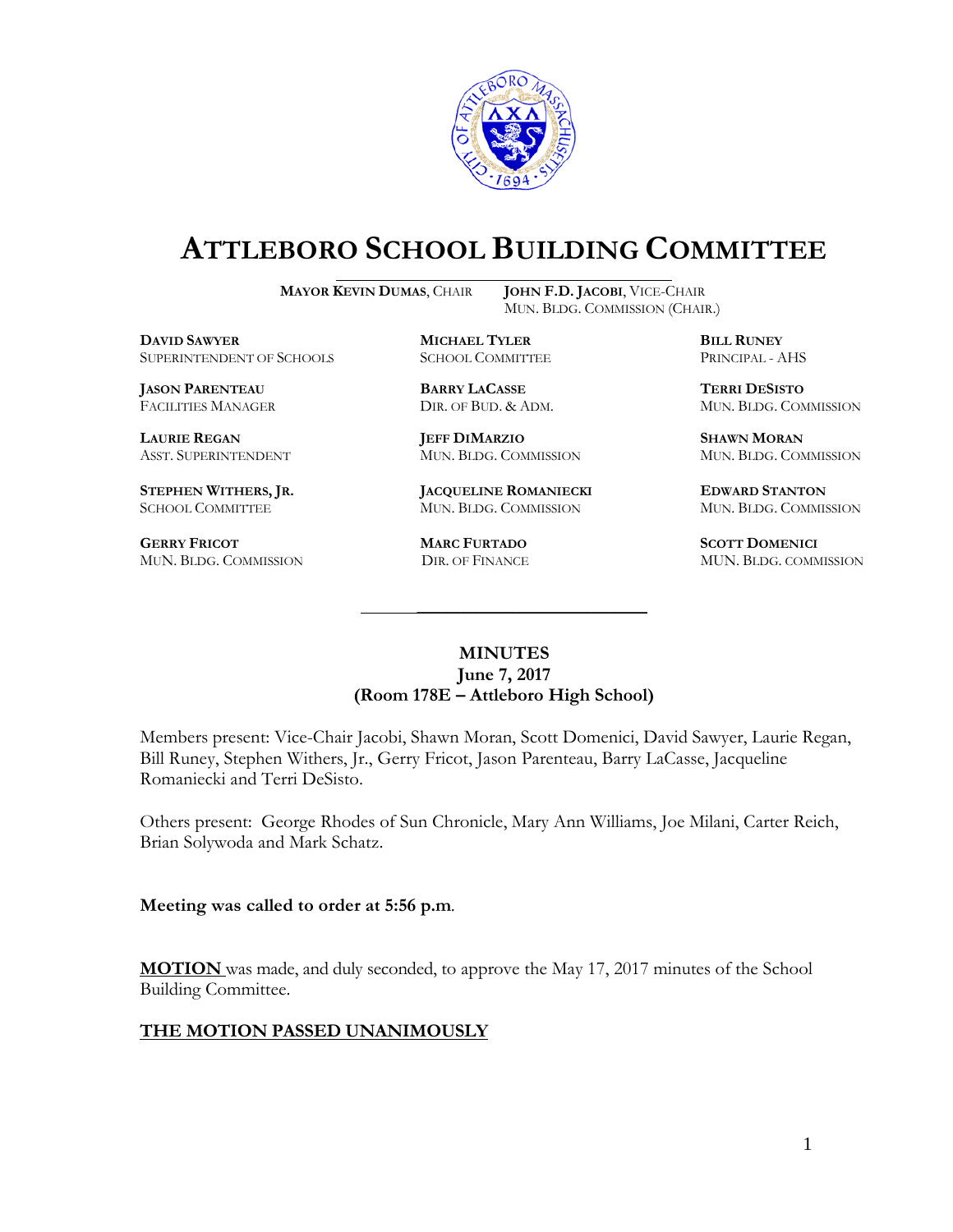# **Attleboro High School Rehabilitation Project**

A detailed and lengthy review and discussion of latest revisions of Options 4B (new construction concave façade) and 4F (new construction - convex façade) followed.

Chairman Withers confirmed that at its May 2, 2017 meeting, the Attleboro School Committee unanimously voted to recommend that Option 4B be the option submitted to the MSBA. See attached "School Committee Action Notes".

**MOTION** was made, and duly seconded, for members of the School Building Committee to declare (via roll call vote) a preferred solution which shall be submitted to the Massachusetts School Building Authority.

The following roll call vote was recorded:

|                         |                 | Preferred        | Vote         |
|-------------------------|-----------------|------------------|--------------|
|                         |                 | Solution         | Cast         |
| 1                       | Dumas           | Absent           |              |
| $\overline{2}$          | Jacobi          | <b>Option 4B</b> | 1            |
| 3                       | Sawyer          | <b>Option 4B</b> | $\mathbf{1}$ |
| $\overline{\mathbf{4}}$ | Parenteau       | <b>Option 4B</b> | 1            |
| 5                       | Regan           | Option 4B        | 1            |
| 6                       | Romaniecki      | <b>Option 4B</b> | 1            |
| 7                       | Fricot          | <b>Option 4B</b> | 1            |
| 8                       | Tyler           | Absent           |              |
| 9                       | LaCasse         | <b>Option 4B</b> | 1            |
| 10                      | <b>DiMarzio</b> | Absent           |              |
| 11                      | <b>Stanton</b>  | Absent           |              |
| 12                      | Furtado         | Absent           |              |
| 13                      | Runey           | <b>Option 4B</b> | 1            |
| 14                      | <b>DeSisto</b>  | <b>Option 4B</b> | 1            |
| 15                      | Moran           | <b>Option 4B</b> | 1            |
| 16                      | Withers         | <b>Option 4B</b> | 1            |
| 17                      | Domenici        | <b>Option 4B</b> | 1            |
|                         | <b>TOTAL</b>    |                  | 12           |

**Vice Chairman Jacobi then announced that 12 (out of 17) members had voted to submit Option 4B as the District's preferred solution to the Massachusetts School Building Authority.**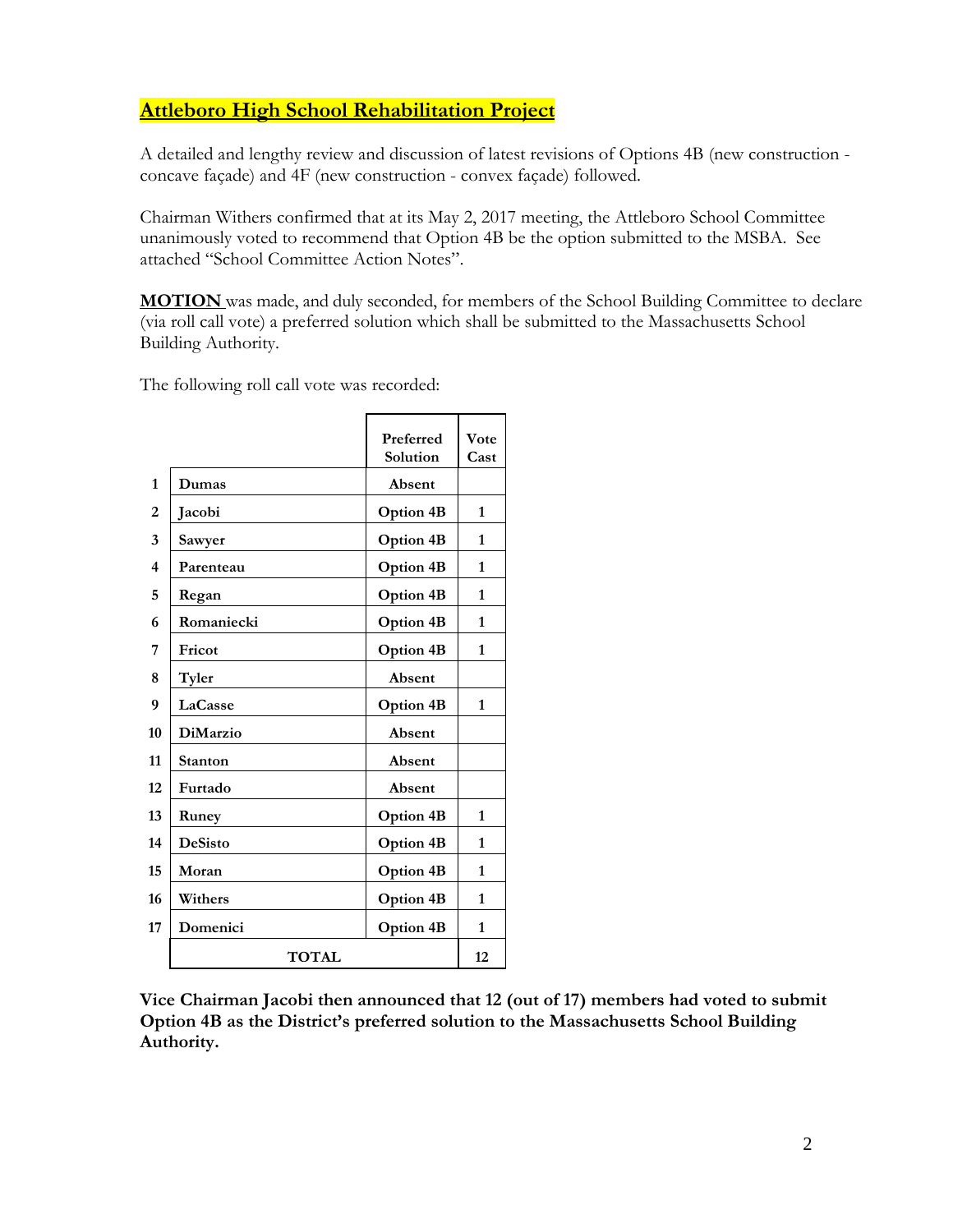The following votes were then taken:

**MOTION** was made, and duly seconded, to approve payment of invoice #11, from Kaestle Boos Associates, Inc., in the amount of \$22,009.05 for architectural services.

**MOTION** was made, and duly seconded, to approve payment of invoice #1316825-000- 13101-13, from Skanska, in the amount of \$12,640.00 for OPM services.

**MOTION** was made, and duly seconded, to approve payment of invoice #1316825-000- 13101-14, from Skanska, in the amount of \$27,185.00 for OPM services.

Mary Ann Williams announced that although a preliminary cost estimate report for Options 3B, 3C, 4B, 4F and 4G had been submitted by PM&C, LLC, the complete report needed to be fully reviewed before being released. However, the following comparison of Module 3A and 3B was discussed.

| <b>GSF</b><br><b>OPTION 3B</b> |         | <b>CON COST</b> |                   |            |                 |                   |
|--------------------------------|---------|-----------------|-------------------|------------|-----------------|-------------------|
|                                |         |                 | <b>TOTAL COST</b> | <b>GSF</b> | <b>CON COST</b> | <b>TOTAL COST</b> |
|                                | 485,670 | \$236M          | \$284M            | 475,324    | \$239M          | \$289M            |
|                                |         |                 |                   |            |                 |                   |
| <b>OPTION 3C</b>               | 485,670 | \$234M          | \$281M            | 462,421    | \$230M          | \$279M            |
|                                |         |                 |                   |            |                 |                   |
| <b>OPTION 4B</b>               | 485,670 | \$219M          | \$263M            | 480,824    | \$221M          | \$267M            |
|                                |         |                 |                   |            |                 |                   |
| <b>OPTION 4F</b>               | 485,670 | \$217M          | \$261M            | 488,330    | \$224M          | \$271M            |
|                                |         |                 |                   |            |                 |                   |
| <b>OPTION 4G</b>               | 485,670 | \$217M          | \$262M            | 487,155    | \$220M          | \$266M            |

ATTLEBORO HS : MODULE 3A/3B COMPARISON

There were no public comments.

**Attleboro High School Stadium & Concession Stand**

**MOTION** was made, and duly seconded, to approve payment of invoice from Vincent Electric in the amount of \$2,461.00 for additional lighting on AHS stadium scoreboard and concession stand.

### **THE MOTION PASSED UNANIMOUSLY**